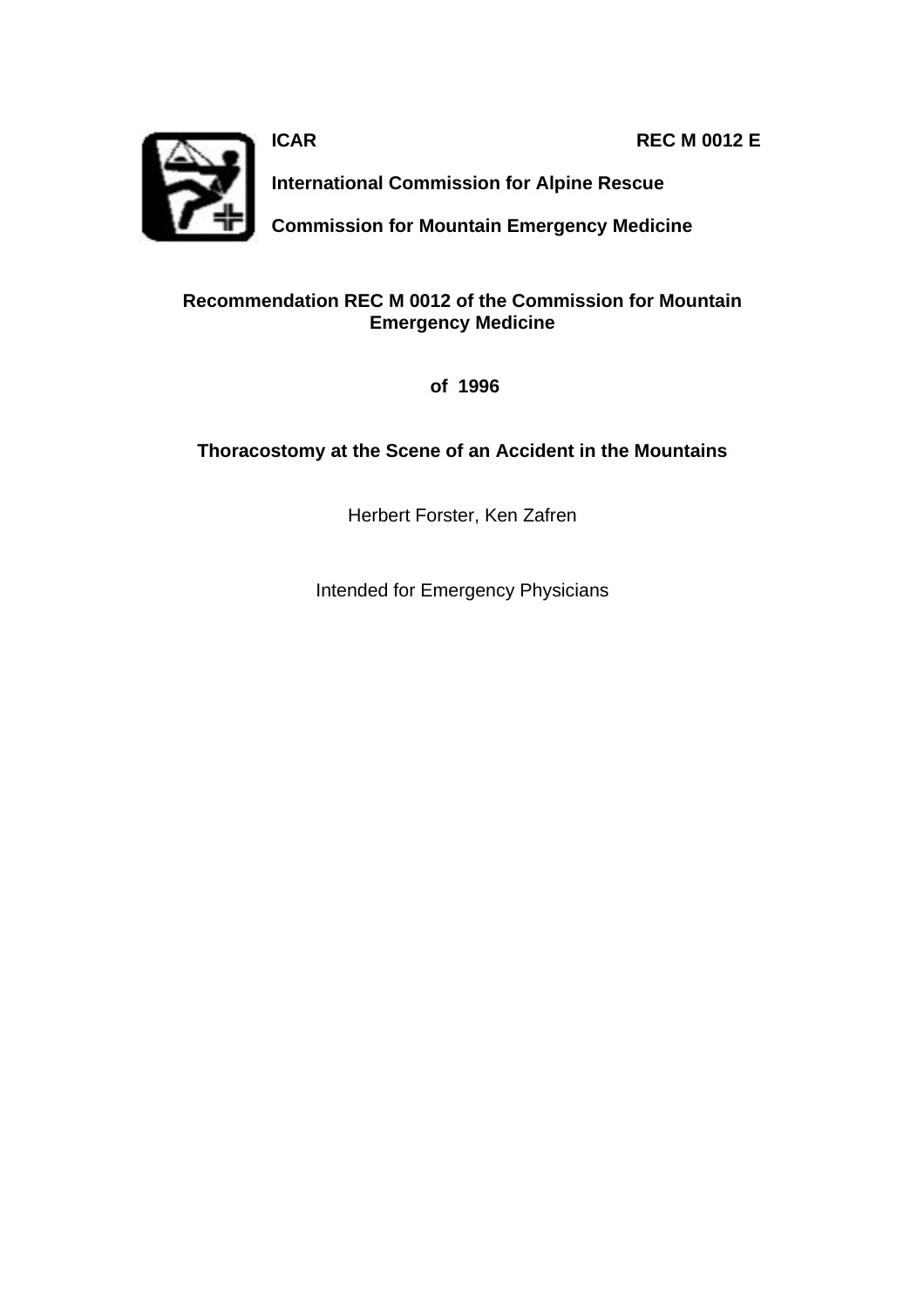# *Preamble*

Intubation and ventilation of a seriously injured patient in the field is now an accepted and frequently used procedure. In case of a patient with chest trauma, this procedure can lead to a life-threatening tension pneumothorax.

In this case, thoracostomy of the injured side of the chest is mandatory to provide ventilation without causing a pneumothorax. lt does not make any sense, however, to do without a vital measure only because the doctor on emergency call is not capable of performing a thoracostomy. Therefore we require that all mountain rescue doctors should be able to do this procedure.

The following are the only indications for a thoracostomy at the scene of an accident in the mountains:

- to ventilate a patient with serious chest trauma and decreased or absent breath sounds (hemo- or pneumothorax)
- tension pneumothorax

Often there is a long time between the accident and the arrival of the doctor, then we have to deal with advanced shock and respiratory failure. So in spite of difficult conditions (terrain, weather) there are more liberal indications for intubation and also for thoracostomy at the scene. A long transport also supports the decision to perform a thoracostomy.

## *Thoracostomy Site*

### **There are two usual sites for thoracostomy.**

- 1. Thoracostomy in the second intercostal space (ICS) in the mid-clavicular line is only feasible with a pneumothorax with clear clinical indications and when an x-ray can be used to confirm the position of the tube. In an emergency situation however, we have to expect a hemothorax. For anatomical reasons this site is also difficult due to the ease of slipping off the ribs in this area. It is also more dangerous, since the mammary artery might be injured, which can be fatal.
- 2. Thoracostomy in the fourth or fifth ICS in the mid-axillary line (at the level of the nipple) on the other hand, is ideal for our purpose. It is anatomically easier, less dangerous, suitable for a hemothorax as well and allows an easy posterior placing of the tube.

# *Technique*

We do not recommend thoracostomy through a stab incision using a stiff trochar especially under field conditions there is great risk of injury to organs like the lung, the diaphragme the stomach, the liver, or the spleen. These injuries are caused by the sharp tip of the trochar or by rib fragments being pushed forward. With the trochar method, positioning of the tube cannot be controlled. Also catheter-through-needle devices should not be used .

Catheter-over-needle devices in which the needle is removed after placement (such as Venflon) can be used for short flight distances or dangerous scenes. Such devices must have a catheter diameter of 14 gauge or larger.